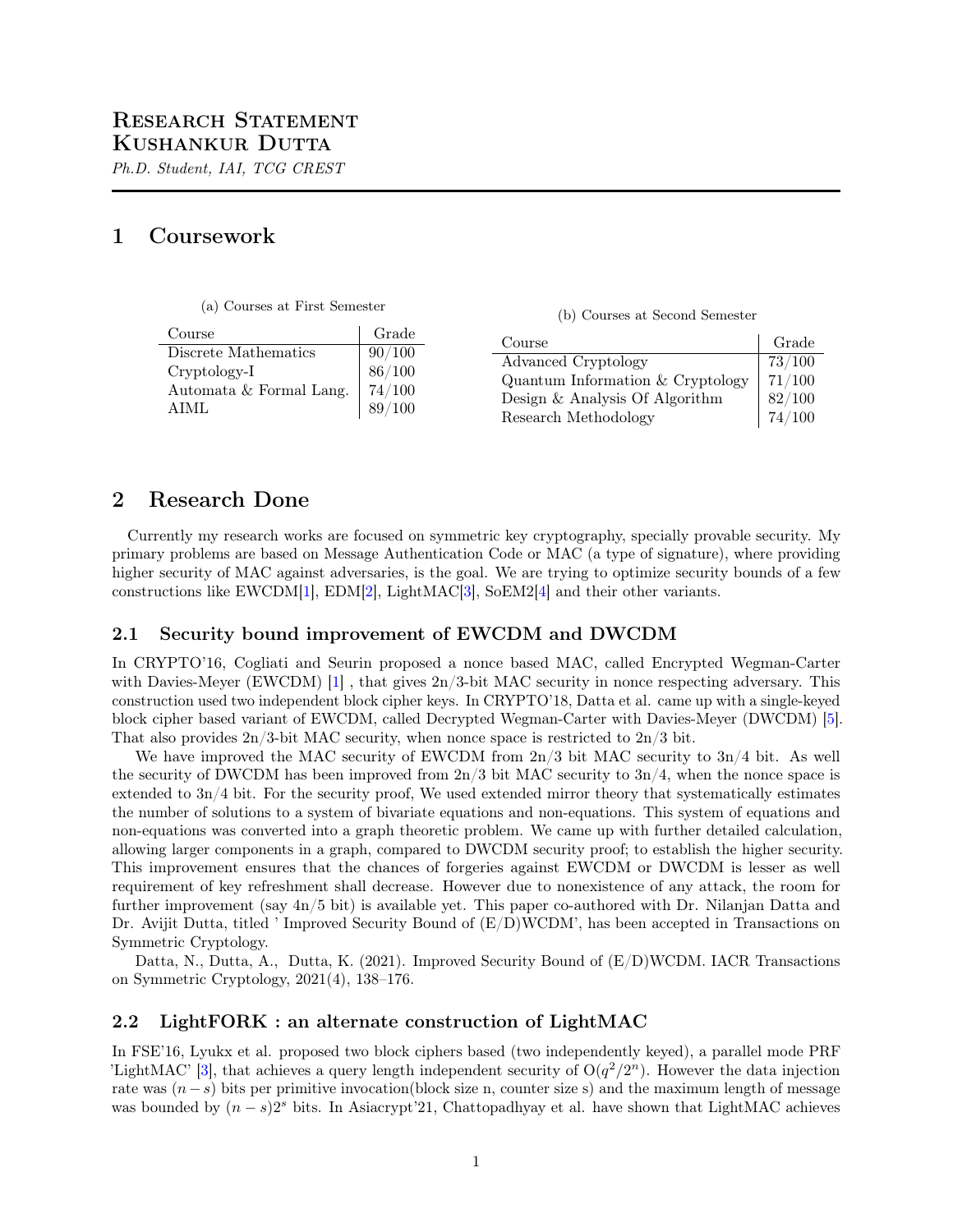the same security even when it is instantiated with a single keyed block cipher [\[6\]](#page-1-5). Though the maximum length of message was  $(n-s)$   $min{2^{n/4}, 2^s}$ .

On the other hand, in ASIACRYPT '19 a primitive called 'forkcipher'[\[7\]](#page-1-6) was introduced by Andreeva et al. that outputs two n bit output strings when a s bit tweak and a n bit message is used as input. The output can be visualized as two independent tweakable block cipher outputs. We have proposed an alternative to LightMAC, using this forkcipher. The security bound has been improved from  $O(q^2/2^n)$  to  $O(q^2/2^{n+s})$ . This construction works faster, rate is improved to n bits per primitive invocation. As well the maximum length of message is optimized to  $n.2^{n/6+s/2}$  bits. An implementation also showed better performance results in favour of LightFORK. Chattopadhyay et al. came up with the reset-sampling technique[\[6\]](#page-1-5), in order to avoid unfortunate collisions during primitive outputs that might question the compatibility issue of block cipher. We extended this technique to resetting with delayed sampling for our security proof purpose. We delay while sampling few forkcipher outputs and reset few of them in order to maintain compatibility issue of several forkcipher primitives. This paper titled 'LightFORK: Make LightMAC Faster With FORK' is under review at ToSC.

Along with these mentioned papers, I have read few others such as [\[8\]](#page-2-0), [\[9\]](#page-2-1), [\[10\]](#page-2-2) for my research works.

### 3 Future Research Plans

In the coming days, I want to try to solve more provable security problems of various existing MAC constructions. Also, I want to work with the attack algorithms, that provides tightness of constructions. Moreover my goal is exploring the symmetric cryptography literature in further with application of combinatorics and probability theory.

The initial progress highlights the opportunities and I am excited to pursue this as a long-term research work in my PhD.

### References

- <span id="page-1-0"></span>[1] Benoît Cogliati and Yannick Seurin. Ewcdm: an efficient, beyond-birthday secure, nonce-misuse resistant mac. In Annual International Cryptology Conference, pages 121–149. Springer, 2016.
- <span id="page-1-1"></span>[2] Benoît Cogliati and Yannick Seurin. Analysis of the single-permutation encrypted davies–meyer construction. Designs, Codes and Cryptography, 86(12):2703–2723, 2018.
- <span id="page-1-2"></span>[3] Atul Luykx, Bart Preneel, Elmar Tischhauser, and Kan Yasuda. A mac mode for lightweight block ciphers. In International Conference on Fast Software Encryption, pages 43–59. Springer, 2016.
- <span id="page-1-3"></span>[4] Yu Long Chen, Eran Lambooij, and Bart Mennink. How to build pseudorandom functions from public random permutations. In Annual International Cryptology Conference, pages 266–293. Springer, 2019.
- <span id="page-1-4"></span>[5] Nilanjan Datta, Avijit Dutta, Mridul Nandi, and Kan Yasuda. Encrypt or decrypt? to make a single-key beyond birthday secure nonce-based mac. In Annual International Cryptology Conference, pages 631–661. Springer, 2018.
- <span id="page-1-5"></span>[6] Soumya Chattopadhyay, Ashwin Jha, and Mridul Nandi. Fine-tuning the iso/iec standard lightmac. In International Conference on the Theory and Application of Cryptology and Information Security, pages 490–519. Springer, 2021.
- <span id="page-1-6"></span>[7] Elena Andreeva, Virginie Lallemand, Antoon Purnal, Reza Reyhanitabar, Arnab Roy, and Damian Vizár. Forkcipher: a new primitive for authenticated encryption of very short messages. In International Conference on the Theory and Application of Cryptology and Information Security, pages 153–182. Springer, 2019.